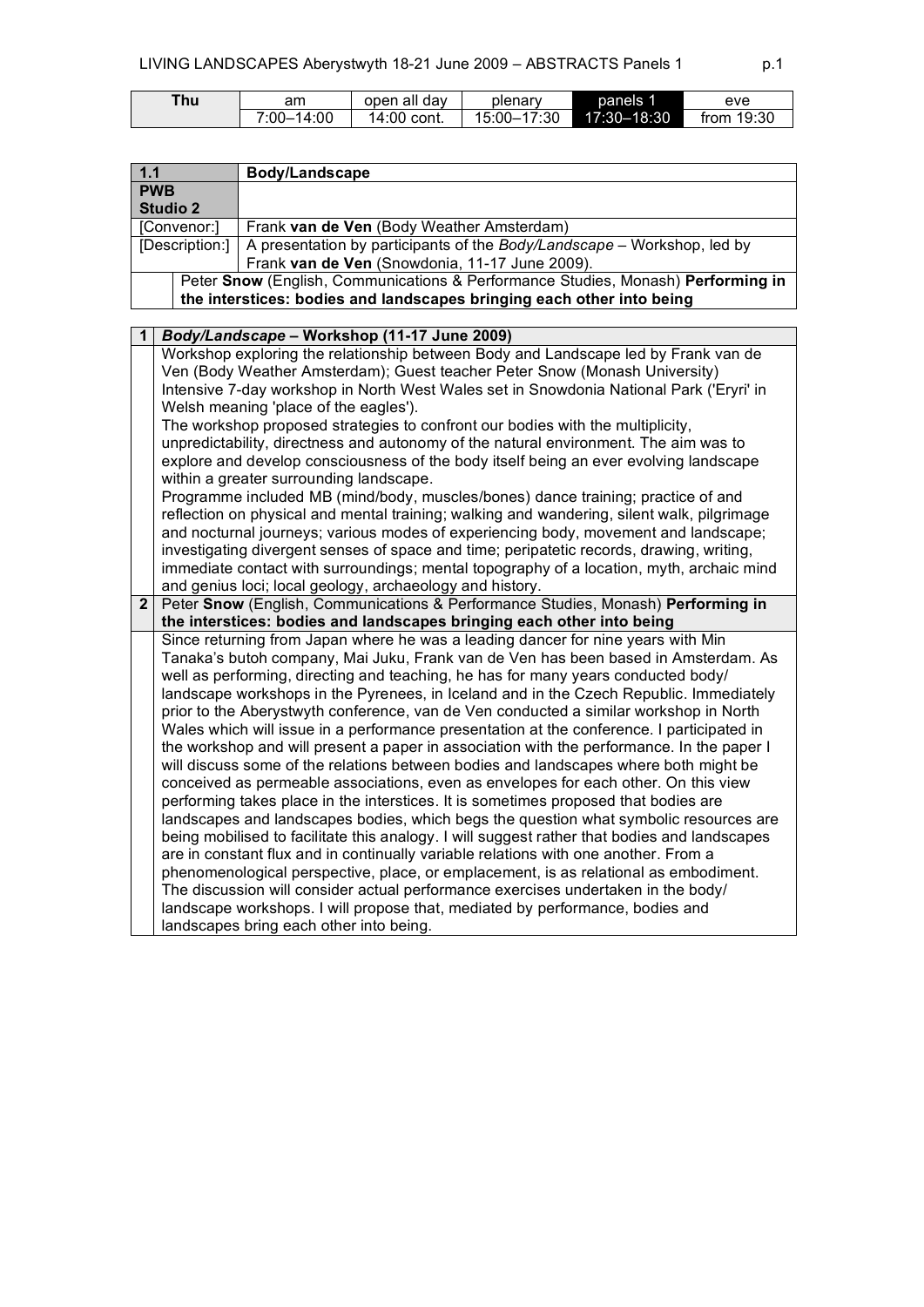| ™nu | am                   | open all day | plenary               | panels 1    | eve          |
|-----|----------------------|--------------|-----------------------|-------------|--------------|
|     | $-14:00$<br>$7:00 -$ | 14:00 cont.  | $-17:30$<br>$15:00-.$ | 17:30-18:30 | from $19:30$ |

| 1.2           |                                                                                      | Site-Specific Dance and Live Art: Still Life:                                 |  |  |
|---------------|--------------------------------------------------------------------------------------|-------------------------------------------------------------------------------|--|--|
| <b>HO A12</b> |                                                                                      | <b>Composition and Decomposition in Site-Specific Dance and Live Art</b>      |  |  |
| [Chair:]      |                                                                                      | Carl Lavery (Theatre, Film and Television, Aberystwyth)                       |  |  |
|               | [Description:]                                                                       | This double presentation focuses on Still Life, an on-going interdisciplinary |  |  |
|               |                                                                                      | site-specific dance and live art project co-produced by Sap Dance and The     |  |  |
|               | Lou Wilson Company that has emerged directly from Lancaster University's             |                                                                               |  |  |
|               | AHRC-funded project Re-enchantment & Reclamation: New Perceptions of                 |                                                                               |  |  |
|               |                                                                                      | Morecambe Bay through Dance, Film and Sound. Still Life explores the ways     |  |  |
|               |                                                                                      | in which perceptions of a place can be controlled through scientific and      |  |  |
|               |                                                                                      | aesthetic schemes of description, but also the impact that those schemes of   |  |  |
|               |                                                                                      | description have on our aesthetic and ethical engagement with environment.    |  |  |
|               | Nigel Stewart (Sap Dance & Lancaster Institute for the Contemporary Arts, Lancaster) |                                                                               |  |  |
|               | Lou Wilson (The Lou Wilson Company, London)                                          |                                                                               |  |  |

**1** Nigel **Stewart** (Sap Dance & Lancaster Institute for the Contemporary Arts, Lancaster) and

**2** Lou **Wilson** (The Lou Wilson Company, London)

This double presentation focuses on *Still Life*, an on-going interdisciplinary site-specific dance and live art project co-produced by Sap Dance and The Lou Wilson Company that has emerged directly from Lancaster University's AHRC-funded project *Re-enchantment & Reclamation: New Perceptions of Morecambe Bay through Dance, Film and Sound*. *Still Life* explores the ways in which perceptions of a place can be controlled through scientific and aesthetic schemes of description, including various approaches to mapping and narrating a site, but also the impact that those schemes of description have on our aesthetic and ethical engagement with environment. The work will be performed at Morecambe Bay and possibly other intertidal locations in Britain − including Cardigan Bay − in Spring 2010.

This presentation is in three parts. The first consists of a general introduction to the project and a description of the first phase of research and development undertaken at Far Arnside in Morecambe Bay during September 2009. In the second part, Lou Wilson will show photographs, art works and sound recordings to describe the geological, bathymetric and sonic mapping strategies which she employed during the second phase of creative work in June 2009. With particular reference to historical and contemporary narratives of children and adults who have died on the sands, she will reflect on how those mapping strategies can trace the ways in which the landscape holds the memory of historical events; how sands and tides regurgitate, over time, the objects and people that they have claimed; and how the life and death forces of the living landscape impact on and are reflected in the human body.

In the third part of the presentation, Nigel Stewart will reflect on those life and death forces in terms of processes of composition and decomposition that went into the making of the work. Firstly, the work emerged partly from the imposition of pre-determined performance material *onto* each location. This material includes: dances based on biomechanical studies and the systematic movement notation of bird flight, tape recordings concerning visual composition in landscape painting, arrangements of maritime artefacts, methods of categorizing flora and fauna, and a number of different installations and sculptures that literally frame found and gathered objects. Through this compositional logic locations are made "observable" and thus knowable. Secondly, however, the work also emerged from the ways in which that prepared material and the performers themselves are "decomposed" or "weathered" by a location's physical conditions. Central to this "weathering" is an experience of gravity making way for a new, if disorienting, perception of

the alterity of place and of the interdependence of place and person.

Altogether, then, the presentation suggests that environmental dance and site-specific live art offer a unique means of developing ecological knowledge and of entering into a dialogue with place, but also that they offer an alternative approach to performance-making and mapping based as much on the force of what lies outside the frame as what can be controlled within in it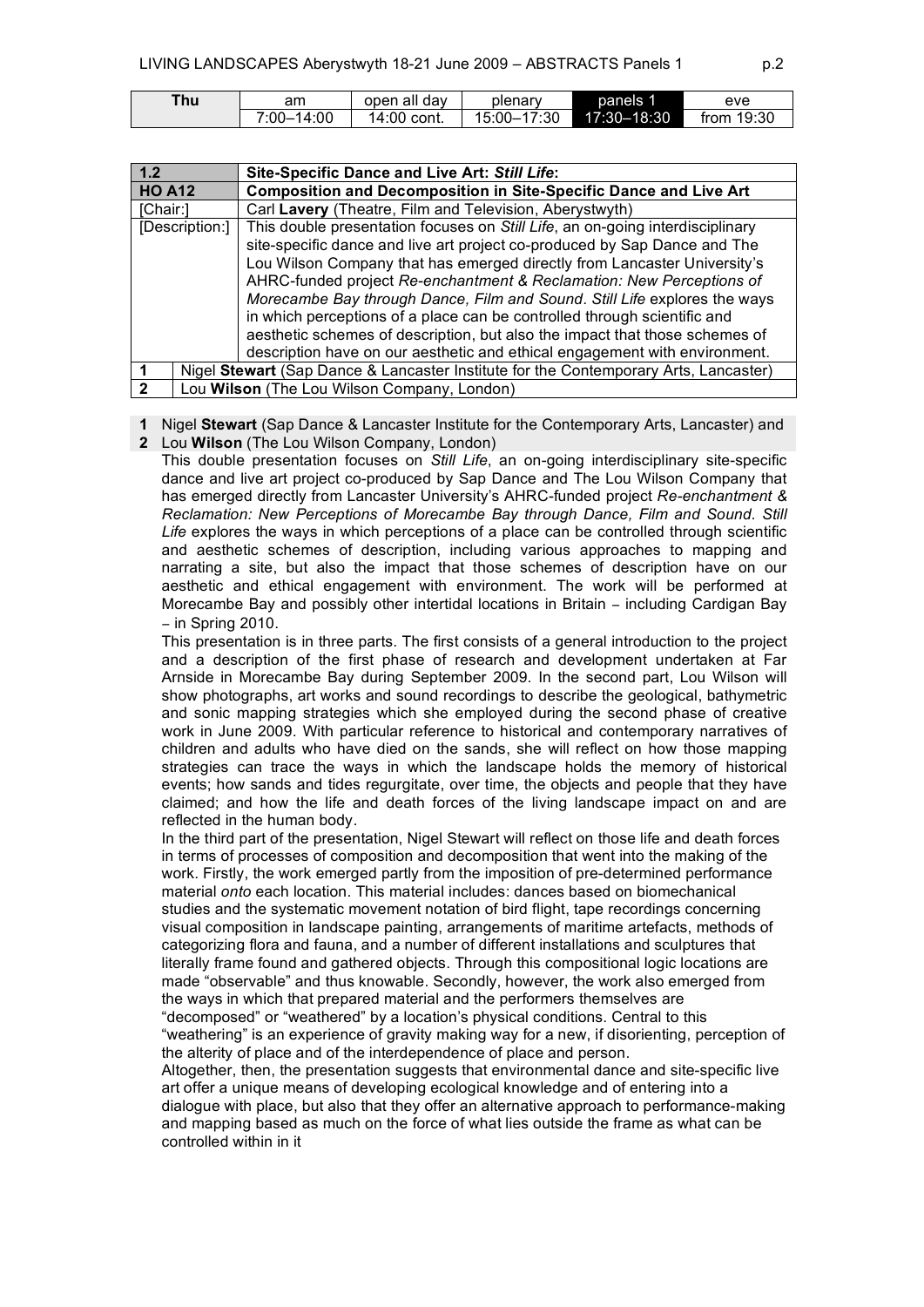| Thu . | am         | open all day | plenary     | panels 1    | eve          |
|-------|------------|--------------|-------------|-------------|--------------|
|       | 7:00–14:00 | 14:00 cont.  | 15:00-17:30 | 17:30-18:30 | from $19:30$ |

| 1.3            |                                                                                     | <b>Arrivals</b>                                                                  |  |  |
|----------------|-------------------------------------------------------------------------------------|----------------------------------------------------------------------------------|--|--|
| <b>HO A14</b>  |                                                                                     |                                                                                  |  |  |
| [Chair:]       |                                                                                     | David Williams (Theatre, Falmouth/Dartington)                                    |  |  |
| [Description:] |                                                                                     | An opportunity to reflect on the itinerant performances presented earlier in the |  |  |
|                |                                                                                     | day (see Thu 7:00-14:00 - Abstract performances--p.61 for further details)       |  |  |
|                | Stephen Hodge (Drama, Exeter; Wrights & Sites), Simon Persighetti (Theatre,         |                                                                                  |  |  |
|                | Falmouth/ Dartington; Wrights & Sites) Longshore Drift                              |                                                                                  |  |  |
| $\overline{2}$ | Eddie Ladd (Theatre, Film and Television, Aberystwyth), Tim Bromage (Cardiff) Llyfr |                                                                                  |  |  |
|                | <b>Gwyn Rhydderch</b>                                                               |                                                                                  |  |  |

## **For full abstracts see under 'performances' -- p.61**

| 1.4            | Landscape, Art, Communities in Wales                                               |                                                                                     |  |
|----------------|------------------------------------------------------------------------------------|-------------------------------------------------------------------------------------|--|
| <b>HO C164</b> |                                                                                    |                                                                                     |  |
| [Chair:]       |                                                                                    | Heike Roms (Theatre, Film and Television Studies, Aberystwyth)                      |  |
|                | [Description:]                                                                     | The panel introduces two projects located in Mid-Wales and engaging with            |  |
|                |                                                                                    | landscape, heritage, communities and art practice.                                  |  |
|                |                                                                                    |                                                                                     |  |
|                |                                                                                    | Points under discussion include: art in the public realm; creating a sense of       |  |
|                |                                                                                    | place and site through art practices; the role of interpretation in telling stories |  |
|                |                                                                                    | about place/landscape; whose stories/whose landscapes are interpreted; ways         |  |
|                |                                                                                    | of working with communities to communicate a significance that is both              |  |
|                |                                                                                    | particular/local and universal.                                                     |  |
|                |                                                                                    | Alice Briggs (Project Manager, Blaengar) Creating art in the landscape and built    |  |
|                | environment                                                                        |                                                                                     |  |
| $\mathbf{2}$   | Shelagh Hourahane (Director, Creu-ad Heritage Interpretation) Telling a landscape: |                                                                                     |  |
|                |                                                                                    | ownership and audience                                                              |  |

| 1              | Alice Briggs (Project Manager, Blaengar) Creating art in the landscape and built<br>environment                                                                                                                                                                                                                                                                                                                                                                                                                                                                                                                                                                                                                                                                                                                                                                                                                             |
|----------------|-----------------------------------------------------------------------------------------------------------------------------------------------------------------------------------------------------------------------------------------------------------------------------------------------------------------------------------------------------------------------------------------------------------------------------------------------------------------------------------------------------------------------------------------------------------------------------------------------------------------------------------------------------------------------------------------------------------------------------------------------------------------------------------------------------------------------------------------------------------------------------------------------------------------------------|
|                | Blaengar is an Aberystwyth-based not-for-profit arts organisation, whose principal<br>objective is to provide a forum for dialogue and collaboration. Formed in 2006 by a small<br>group of emerging artists, Blaengar aims to stage events and exhibitions outside the<br>traditional gallery space, and the projects – which include performance, installation and<br>new media - take place in the landscape and built environments of mid-Wales. Previous<br>projects include <i>Interaction</i> , an exhibition of public art surrounding Aberystwyth's<br>promenade and museum (which will be continued in summer 2009); and Spoilio, a site-<br>specific work at Llywernog Silver and Lead Mine near Ponterwyd. We are currently<br>working in a disused shop in Aberystwyth and recently created a site-specific installation<br>in partnership with Ceredigion Museum and a local youth group.<br>www.blaengar.org |
| $\overline{2}$ | Shelagh Hourahane (Director, Creu-ad Heritage Interpretation) Telling a landscape:<br>ownership and audience                                                                                                                                                                                                                                                                                                                                                                                                                                                                                                                                                                                                                                                                                                                                                                                                                |
|                | Creu-ad is an independent interpretation consultancy. Creu-ad engages with<br>communities in an interpretive process that helps them to express their sense of identity<br>through projects that use a variety of media and in which the arts have a particularly<br>important role.<br>www.creu-ad.co.uk                                                                                                                                                                                                                                                                                                                                                                                                                                                                                                                                                                                                                   |